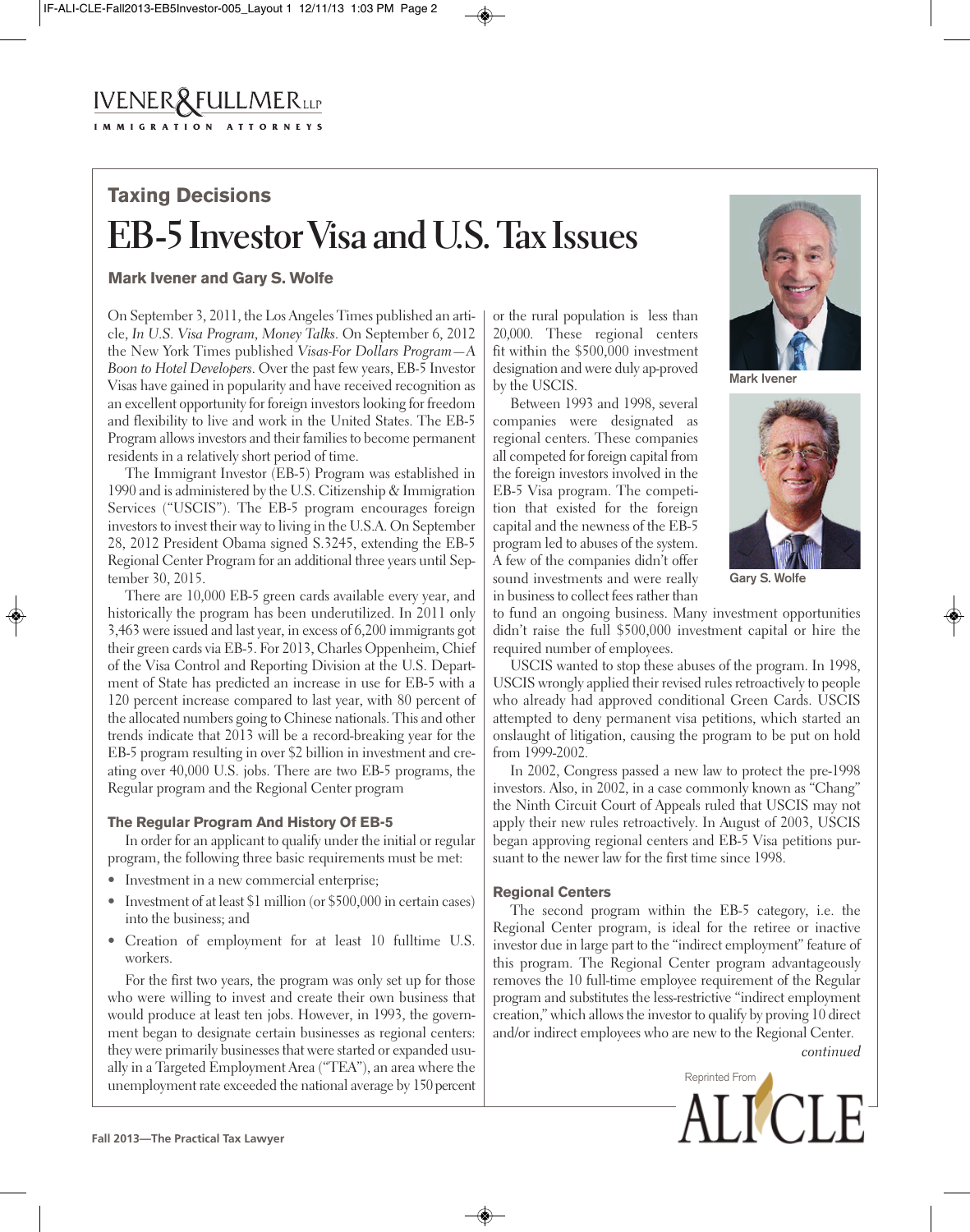Another advantage of Regional Center programs that adds to the flexibility of the Green Card category is that the investor is not required to live in the place of investment; rather, he or she can live wherever he or she wishes in the United States.

Each Regional Center program must be preapproved by USCIS in order to be eligible to qualify for EB-5 Green Cards.

#### **Procedures And Timelines For Filing EB-5 Investor Green Card Petition**

The procedure for filing an EB-5 Investor Green Card petition is relatively straightforward. The investor must present evidence that traces the source of funds through bank transfers and other documentation, from the investor directly to the enterprise. The money can be the investor's own funds or in the form of a loan or gift, which would allow a parent to gift a son or daughter.

After the investor completes a thorough business and financial due diligence analysis of the viability of the Regional Center business opportunity, the investment is made and an I-526 petition is filed by the foreign investor with USCIS, requiring the agency to approve that the applicant (source of

funds) and the investment are eligible for EB-5 status, which takes an average of 12 to 18 months.

If the investor is already in the U.S., generally in valid work status, he or she then applies for a Green Card through USCIS. No interview customarily is required, and approval for most cases is currently taking about 12 months. If the investor resides abroad, an application for the Green Card is generally made at the U.S. Embassy or Consulate in the investor's home country, where an interview is necessary. Approval of the Green Card in this case takes on average about 4 to 8 months. Thus, the entire immigration process generally takes about 16 to 24 months, depending on where the Green Card processing occurs. This is the situation for most Regional Center applicants based on December 2013 USCIS and State Department Consular processing times, however times will vary depending on the facts of each case.

Once USCIS or a U.S. Consulate approves the investor's Green Card, it is conditional for a period of two years. Conditional Green Card status confers the same rights as the permanent Green Card. Between 21 to 24 months after the conditional Green Card has been approved, the investor must reconfirm that the investment has been made and that the employment requirement has been fulfilled. An I-829 application to remove the conditional Green Card status is then filed with USCIS, which takes about 12 months for processing.



Once the condition has been removed, a full Green Card is granted for permanent resident status. From the filing of the I-526 application until approval of the Removal of Conditions usually takes about 4-5 years. Thereafter, in an approved EB-5 case, even if the investment is sold, the investor will still maintain the permanent Green Card.

#### **Statistics For Applications, Approvals And Denials For EB-5 Visas**

Through September 30, 2012, the USCIS received 6,041 EB-5 Investor Visa petitions (Form I-526), processed 4,634, and approved a record number (3,677), a 79 percent approval rate. Through September 30, 2012, the USCIS received 240 Regional Center Applications (Form I-924), processed 108 with 35 approved and 63 denials. The approval rate of 36 percent was a significant drop-off from the prior two years: 2011 (68 percent), 2010 (65 percent), and a significant drop-off in the number of approvals: 2011 (123) and 2010 (78).

#### **Regional Center Applications (Form I-924)**

| Fiscal year | Receipts | Approvals | Denials |
|-------------|----------|-----------|---------|
| 2010        | 152      | 78        | 41      |
| 2011        | 278      | 123       | 58      |
| 2012        | 240      | 35        | 63      |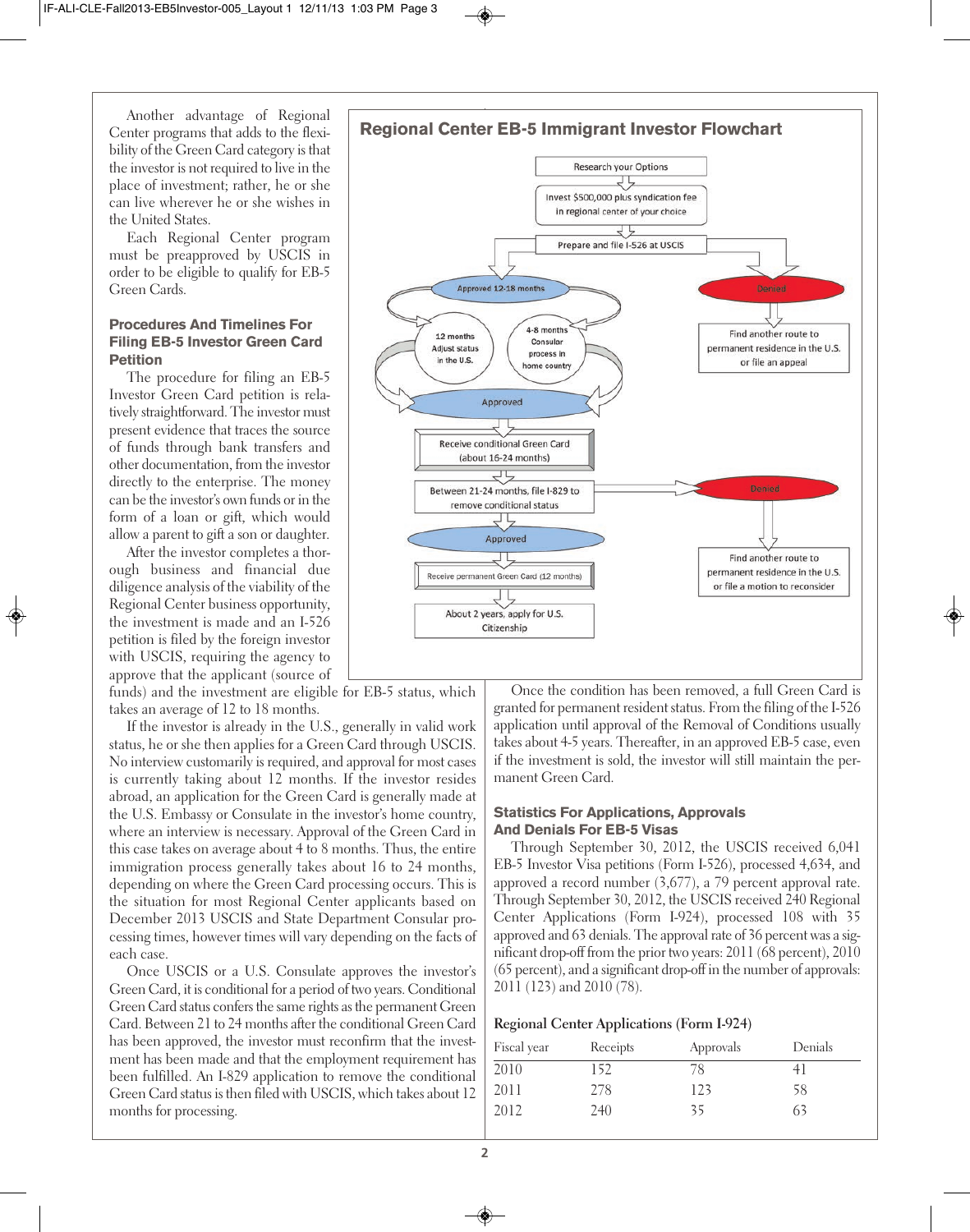The USCIS is currently scrutinizing Form I-924 applications, leading to a lower approval rate and number of approvals.

Currently, there are over 400 approved Regional Centers operating in 40 states (including District of Columbia and Guam). A complete list of Regional Centers is available at www.USCIS.gov/EB-5centers.

#### **Form I-526: Immigrant Petition by Alien Entrepreneurs**

| Fiscal year | Receipts | Approvals | Denials | Approved percent |
|-------------|----------|-----------|---------|------------------|
| 2009        | 1028     | 126       | 207     | 86 percent       |
| 2010        | 1955     | 1369      | 165     | 89 percent       |
| 2011        | 3805     | 1563      | 371     | 81 percent       |
| 2012        | 6041     | 3677      | 957     | 79 percent       |

#### **Form I-829: Petition by Entrepreneurs to Remove Conditions**

| Fiscal year | Receipts | Approvals | Denials | Approved percent |
|-------------|----------|-----------|---------|------------------|
| 2009        | 437      | 347       | 56      | 86 percent       |
| 2010        | 768      | 2.74      | 56      | 83 percent       |
| 2011        | 2345     | 1067      | 46      | 96 percent       |
| 2012        | 712      | 736       | 60      | 92 percent       |

The annual limit for EB-5 visas is approximately 10,000 visas (7.1 percent off the total 140,000 employment-based immigrant visas); (changing the visa allocation would require an Act of Congress).

#### **EB-5 Visas Issued And Adjustments Of Status [2011]**

China (Mainland born)—2408 Korea (South)—254 China-Taiwan (Burma Born)—122 Iran—117 Great Britain—57 Mexico—53 Venezuela—46 India—37 Russia—30 Vietnam—26 Canada—26 Netherlands—26 Japan—20 Turkey—20 South Africa—19 Italy—16 Brazil—16 Germany—15 Egypt—12 France—10 All other countries—133 TOTAL—3,463

The number of EB-5 visas has tripled since 2009, with over 6,200 EB-5 visas approved in FY2012 (thru 9/30/12). According to Alejandro N. Mayorkos, Director, USCIS, the USCIS has created a new office in Washington DC dedicated to the EB-5 visa program in mid-2013.

In summary, freedom to live anywhere in the United States, a passive form of investment with no required direct management responsibilities, no employer sponsor required within the immigration process, and an accelerated path to Green Card procurement—all are important factors which make the EB-5 Green Card Regional Center category an ideal vehicle for the inactive investor or retiree who wishes to live and/or work in the United States. As with other U.S. Immigration visas, applicants also need to take into account U.S. and foreign tax and other business and personal planning considerations, which are covered below.

*The above immigration part of this article has been updated from February 2013 with December 2013 figures and information.*

#### **EB-5 Investor/U.S. Tax Issues**

Once an EB-5 investor enters the U.S., he becomes a U.S. income tax resident, i.e. a conditional permanent resident immediately subject to tax on worldwide income — income from inside the United States and income earned outside the United States. Upon entry into the U.S. from the date entered, the EB-5 Investor is subject to U.S. Income Tax compliance annually, which includes filing the following:

- Form 1040, report worldwide income;
- Foreign Financial accounts over \$10,000 file Form TDF 90- 22.1, Report of Foreign Bank and Financial Accounts, "FBAR Filing," due June 30th following tax year (separate tax filing);
- Foreign Financial Assets valued in excess of \$50,000 file Form 8938, "Specified Foreign Financial Assets" attached to Form 1040 (Foreign Account Tax Compliance Act "FATCA Filing").

Note that filing Form 8938 (with Form 1040) does not relieve U.S. taxable residents of the requirement to file FBAR Form TDF 90-22.1 if FBAR filing is otherwise due.

For willful failure to report the foreign bank and financial account (under Form 1040/Schedule B (Part III, Foreign Accounts and Trusts) and TDF 90-22.1, the taxpayer faces criminal penalties of up to 10 years in jail, a \$500,000 fine and civil penalties of 50 percent of the account balance computed annually. So, for example, if the FBAR is not filed for four years, the civil penalty is 200 percent of the account balance. Until such time as the investo receives the EB-5 visa, they are classified as a nonresident alien and are subject to a flat 30 percent tax on U.S. source income that is not effectively connectedwith the conduct of a U.S. trade or business.

A tax withholding agent must withhold 30 percent of the gross amount paid to a foreign taxpayer, who is subject to tax; unless the withholding agent obtains valid documentation (IRS Form W-8) that the U.S. payee (Foreign National) is a "beneficial owner," and subject to a tax exemption, or a reduction of tax.

#### **U.S. Estate And Gift Tax**

Once an EB-5 investor becomes a "conditional permanent resident," it may be considered an indicia of U.S. domicile (i.e., the investor intends to permanently reside in the U.S.). If the investor is audited by the IRS, and is determined to have a U.S. domicile, they will be subject to U.S. estate and gift tax. Domicile is a defined term: "A person acquires a domicile in a location by living there, even for a brief period" with "no definite present intention"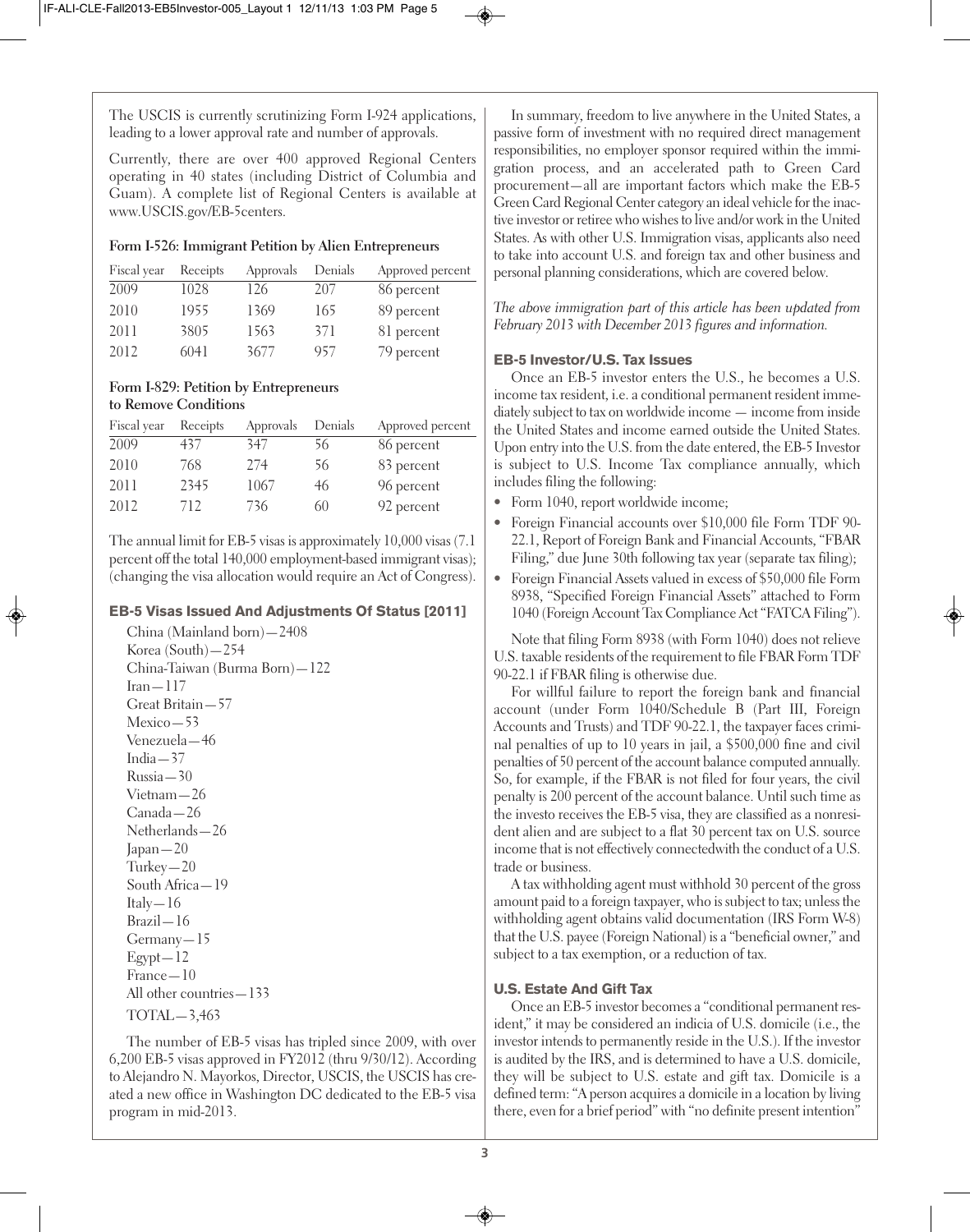of later removing from that location. Treas. Reg. sec. 20.0- 1(b)(1)(b)(2), *Estate of Edouard H. Paquette v. Commr*. (T.C. Memo, Par. 83,571 (1983).

#### **EB-5 Investors U.S. Estate And Gift Tax Planning**

U.S. citizens and U.S. domiciliaries are subject to U.S. Estate and Gift tax on their world-wide assets. Non-U.S. domiciles are subject to U.S. Estate and Gift Tax on U.S. assets. A non-citizen who holds a green card is a "permanent resident" of the United States subject to U.S. income tax on their world-wide income. Code  $\sqrt{7701(a)(30)}$ (A); Treas. Reg. sec. 301-7701(b)-1(b)(1). The immigration laws do not require a green card holder to intend to remain permanently in the U.S. since the definition of a U.S. tax resident, for U.S. estate and gift tax purposes, focuses on intent, a green card holder may be a U.S. income tax resident, but under the residency "intent" test, may not be a U.S. tax resident for estate and gift tax purposes. The EB-5 investor, who is present in the U.S. under an EB-5 visa and intends to permanently remain in the U.S. can be classified as a U.S. resident for estate and gift tax purposes and will be subject to estate and gift taxes in the U.S.

EB-5 Investors, before they immigrate to the U.S., may be classified as non-resident aliens ("NRA") with no U.S. domiciles, not subject to U.S. estate and gift tax except for specified assets: (i.e. U.S. real estate, tangible personal property). EB-5 investors who immigrate to the U.S. may be classified as either a U.S. estate and gift tax resident, or non-resident. An EB-5 Investor who is a noncitizen, and is not domiciled in the U.S., is an NRA for U.S. estate and gift tax purposes. A NRA is subject to U.S. gift tax only on gifts of interests in U.S. real estate and tangible personal property located in the U.S. (e.g. cash, art, jewelry). A NRA is not subject to U.S. gift tax on gifts of intangible personal property (including stock in U.S. corporations) even if that property has a connection to the U.S. Code §2501.

#### **U.S. Estate And Gift Tax (NRA)**

Under Code section 2103, the federal estate tax applies more broadly (than gift tax rules) to NRA estates. A NRA estate is subject to U. S. estate tax on property located in the U.S. including: real property, tangible personal property, stock in U.S. corporations and debt obligations of U.S. persons. Property located in the U.S. may include: interests in U.S partnerships and limited liability companies but the law is not definitive.

A NRA's U.S. estate will not include proceeds of insurance on the decedent's life, certain bank accounts, and portfolio debt, the income from which is exempt from U.S. income tax. Code §2105. The portfolio debt exception exempts U.S. Company publicly traded debt securities and U.S. government obligations.

Under Code section 2103, the value of a NRA's gross estate, which at the time of his death is "situated in the U.S." is subject to U.S. estate tax.Treas. Reg. 20.2103-1.

NRA estates receive a credit against the U.S. estate tax of \$13,000 which shelters \$60,000 of property from transfer tax. Code §2102(c). Tax rates are the same as for U.S. citizens and resident aliens. Code §2001(c).

A marital deduction is allowed for property in the U.S. under Code section 2056, and if applicable, Code section 2056A (assets passing to a decedent's non-citizen spouse, through a Qualified Domestic Trust, Code  $$2056(d)(2)(A)$ . There is no gift tax or marital deduction for otherwise taxable gifts to non-citizen spouses. Code §2523, Treas. Reg. Sec 25.2523 (1)-1(a). However, under Code section 2523(i)(2) the annual exclusion amount for gifts to non-citizen spouses is \$139,000.

An estate tax of a NRA must file a federal estate tax return if the decedent's gross estate exceeds \$30,000. Treas. Reg. §20.6018-1(b).

#### **Resident Aliens**

An EB-5 Investor who is a resident alien, and is classified as a U.S. estate and gift tax resident, based on having a U.S. domicile, is subject to U.S. gift tax on lifetime transfer of assets, wherever located, and is subject to U.S. estate tax on their world-wide assets. Code §§2001(a), 2031(a).

A resident alien has the same applicable credit and GST exemption as a U.S. citizen. Code §§2010(a), 2505(a), 2631. The same annual gift tax exclusions (Code section 2503), and the same spousal "gift-tax splitting" rights as long as that spouse is a U.S. citizen or resident alien. Code §2513.

#### **Reporting Gifts From Foreign Person**

Code section 6039F imposes annual information reporting requirements on any U.S. person who receives a foreign gift (i.e. a gift from a foreign corporation or partnerships) in excess of \$14,723 (2012) (Rev. Proc. 2011-52) or receives a gift of \$100,000 from a foreign individual or estate (IRS Notice 97-34).

The gift must be reported on IRS Form 3520 (Part IV) describing the property received, the FMV of the property and the gift date when the donor is an individual or an estate. Form 3520 does not require the donor name and address except where the foreign donor is a partnership or corporation.

U.S. beneficiaries who receive distributions from foreign trusts should report the amounts under the trust reporting rules of Code section 6048(c), rather than gift reporting rules of Code section 6039F. U.S. beneficiaries are not required to report contributions by foreign persons to trusts in which the U.S. beneficiaries have an interest, unless the U.S. beneficiaries are treated as receiving the contribution in the year of transfer (the U.S. beneficiary has a Code section 678 power). A domestic trust that receives a contribution from a foreign person must report the gift unless the trust is treated as owned by a foreign person (e.g., a foreign person creates a U.S. revocable trust).

According to IRS Notice 97-34 (and Form 3520 instructions), a U.S. beneficiary who receives a distribution from a domestic grantor trust, owned by a foreign grantor, must report it under Code section 6039F as a gift from a foreign person (i.e. the deemed foreign owner of the domestic trust). A U.S. person who fails to report such foreign gifts will be subject to penalties equal to five percent of each gift for each month of non-compliance (not to exceed 25 percent of the aggregate foreign gifts).

In 2012-13, U.S. Estate & Gift Tax Rates for U.S. citizens and domiciliaries are as follows:

- Estate tax exemption is \$5,250,000 (\$10,500,000 husband and wife) excess assets taxed at 40 percent (2013);
- Lifetime gift tax exemption is \$5,250,000 (\$10,500,000 husband and wife) excess assets taxed at 40 percent (2013);
- Generation skipping tax ("GST") exception, assets over taxed at 40 percent (2013);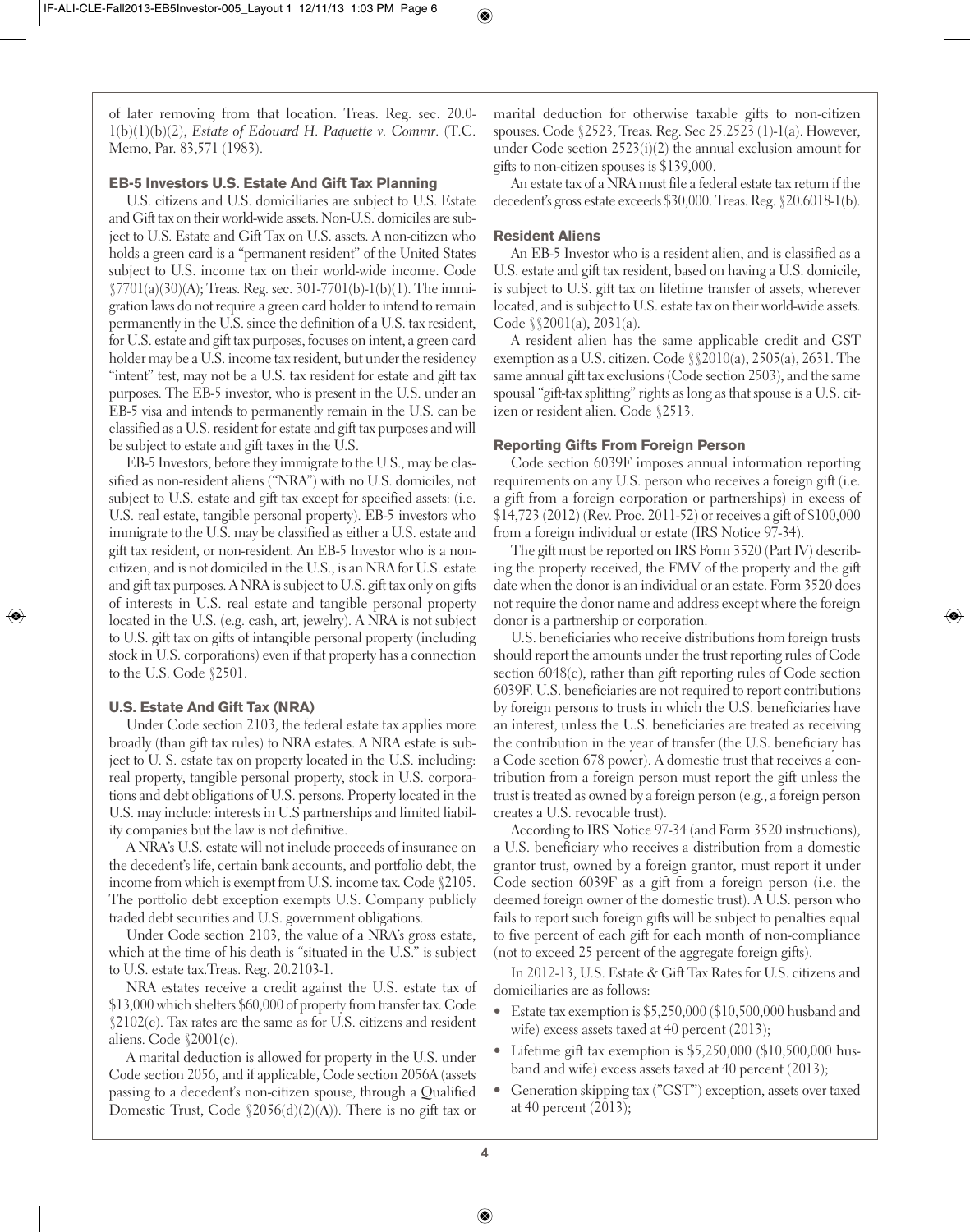- Marital deduction gifts up to \$139,000 in annual gifts to an alien spouse (non-citizen) are exempt from tax. Rev. Proc. 2011-52, Code §§2503(b),2523(i);
- Annual gifts received from foreign persons (i.e. foreign corporations and partnerships) are reportable if they exceed \$14,723 for the year. Rev. Proc. 2011-52, sec 3.35, 2011-45 I.R. B.;
- Annual gifts received from foreign individuals and estates are reportable once they reach the annual reporting threshold of \$100,000 (IRS Notice 97-34); and
- Annual Gift Tax Exclusion is \$14,000 (\$28,000 husband and wife). Gifts in excess of the annual exclusion amount must be reported on Form 709. Taxpayers who fail to attach Form 709, past gift tax returns, to Form 706: Estate Tax Return may trigger an audit. The IRS is aggressively pursuing this tax issue.

"Succession Tax" under Code section 2801, gift tax at the highest applicable gift or estate tax rates, is imposed on the gift recipient, who receives a "covered gift" (i.e. a direct or indirect bequest) from a "covered expatriate." Code section §877A. The Succession Tax (gift tax) does not apply to annual exclusion gifts in 2013: \$14,000 per year, or gifts entitled to a marital or charitable deduction.

For EB-5 investors the critical estate and gift tax planning issue is Domicile. Non-Domicile international investors may gift unlimited non-U.S. situs assets with no U.S. Gift Tax. U.S. Domicile international investors are subject to estate and gift tax on transfers of world-wide assets that in 2012 exceed the following exemptions:

- \$5,250,000 Estate Tax and Lifetime Gift Tax exemption (\$10,500,000 husband and wife);
- \$14,000 annual gift tax exemption (\$28,000 husband and wife).

#### **Domicile Test**

Domicile is determined by the facts (there is no bright-line test). A foreigner living in the U.S. will be treated as domiciled in the U.S. if:

- He or she resides in the U.S. (the "presence test"); and
- He or she intends to reside in the U.S. indefinitely (The "intent test").

#### **The Intent Test**

Under the intent test, a foreigner briefly living in the U.S. with no intention of later leaving the U.S., can lead to a determination of U.S. domicile. If the foreigner has no intention to reside in the U.S. indefinitely, the foreigner can never become domiciled in the U.S. even if he or she lived in the U.S. for many years.

#### **The Presence Test**

Under the presence test, the IRS examines facts and circumstances to determine whether foreigners plan to stay in the U.S. The presence test (facts and circumstances) includes:

- Residence location(s), value and size and the amount of time spent on each residence;
- Location of Family and friends;
- Location of personal possessions;
- Location of their businesses:
- Where they are licensed to drive;
- Where they are registered to vote
- Location of their religious organization;
- Location of their social organization;
- Location of any burial plots;
- Terms of immigration status;
- Whether they have a green card or visa;
- Whether they have a U.S. Social Security number;
- Where they declared their residence to be in a will or trust; and
- Where they declare their residence in an application for a visa or "green card."

#### **Non-Domicile Status**

A foreigner who wants to establish non-domicile status should do the following in their home country:

- Purchase a principal residence and spend as much time there as possible;
- Purchase burial plots;
- Join clubs and religious organizations;
- Engage in business activities;
- Register to vote; and
- Obtain a driver's license.

For U.S. gift tax purposes a foreigner who lives in the U.S. and intends to leave is better advised to seek a visa instead of a "green card" (since the green card is an indicia of domicile). If the IRS accepts a foreigner as a non-domicile, they may gift (U.S. gift taxfree) unlimited non-U.S. situs assets (including stock in U.S. corporations). If the foreigner is treated as a U.S. domicile, they will be subject to gift tax on transfer of world-wide assets that exceed applicable exceptions (e.g., \$14,000 annually, \$5,250,000 lifetime gift tax exemption).

## **U.S Estate Tax Planning (Non-Domicile)**

Non-domicile should reduce possible U.S. estate tax exposure:

- Make unlimited gifts of non-U.S. situs tangible personal property (e.g., shares of stock in non- U.S. corporations, tangible property located outside of the U.S. at the time of the gift (i.e. art, jewelry, cash);
- Make unlimited gifts of shares of stock in U.S. corporations (not subject to U.S. gift tax, would be subject to U.S. estate tax); and
- Make unlimited gifts of real property located outside the U.S. If the transfers are within the \$5,250,000 gift/ estate tax exemption they will remain tax-free in the event of an adverse domicile determination under an IRS tax audit.

# **U.S. Gift Tax Planning**

U.S. gift tax is imposed on U.S. Real Property and U.S. tangible property (e.g., cash, art, jewelry) physically located in the U.S. as well as stock in U.S. corporations is not U.S. situs property for gift tax purposes (but is U.S. situs property for U.S. estate tax purposes.)

## **U.S Gift Tax: Non-U.S. Situs Property**

For U.S. Gift Tax purposes, assets that are deemed outside of the U.S. (non-U.S. situs) include:

- Real, and personal property located outside the U.S.;
- Shares of stock issued by a foreign corporation;